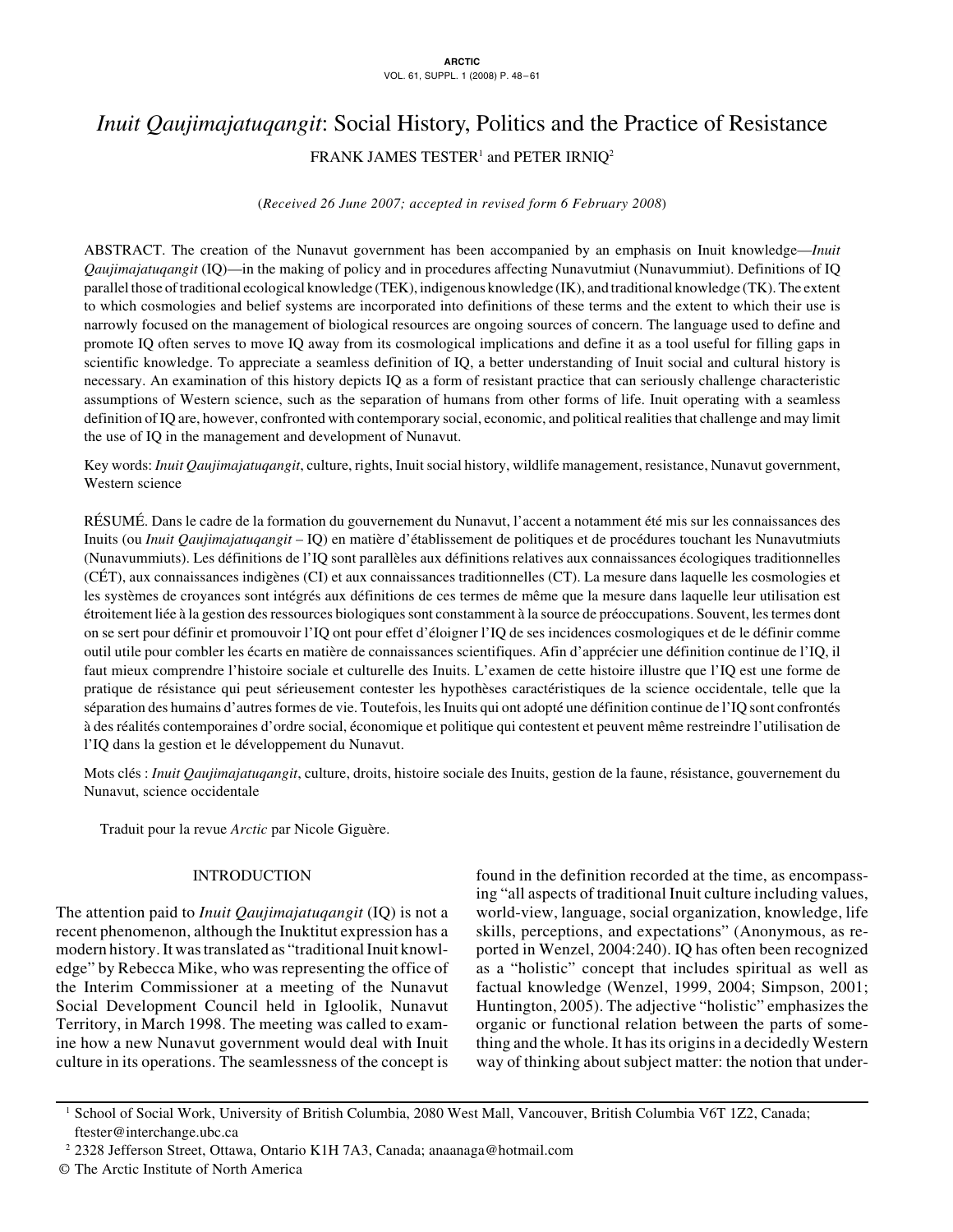standing the whole can be achieved by understanding the parts and how they fit and work together to produce something greater than the parts. "Seamless" may therefore be more appropriate than "holistic" in describing IQ. Something that is seamless has no discernable parts. In other words, everything is related to everything else in such a way that—counter to the logic of Western science—nothing can stand alone, even in the interest of gaining an appreciation of the whole. The Inuktitut word that best captures the concept is *avaluqanngittuq* 'that which has no circle or border around it.'

How does IQ relate to traditional knowledge (TK), the more generic term, indigenous knowledge (IK), and traditional ecological knowledge (TEK), the latter focusing on aboriginal knowledge about the biophysical environment? Different issues arise, depending on how TK and IQ are defined. These include a perception that the use of the term "traditional" implies Inuit traditions (i.e., old knowledge) that, while interesting, may have a difficult time finding a place and role in modern Inuit society (Bell, 2002). This issue suggests the importance of language and contests over the use of language in defining IQ. Bell and others maintain that IQ is properly defined as "the Inuit way of doing things, and includes the past, present and future knowledge of Inuit society" (Bell, 2002:3; see also McCluskey, 2001; IQ Task Force, 2002; Simpson, 2004).

As traditional ecological knowledge, IQ has obvious relevance to biophysical concerns like climate change and game management. However, IQ, as traditional knowledge, faces more notable challenges in relation to modern social processes, for example, in applying IQ to the built environment and institutions with which Inuit have virtually no historical experience (Tester, 2006). Furthermore, IQ must confront values, as well as social and material relationships, that contrast sharply with the predominantly hunting culture of the Inuit, the core of which, Brody (2000:299) maintains, is "individual egalitarianism." The transformations that have taken place in Inuit culture, social relations, and ways of making a living in the past 40 years are easily as dramatic as those of the industrial revolution, documented by many, including Karl Polanyi in his classic, *The Great Transformation* (1944). The challenges posed to IQ by market relations and what Harvey (1989) identifies as "creative destruction," or the rapid technical and social change characteristic of modern economies, are considerable. What is the relevance of IQ—however defined—to a modern Inuit society? In fact, these realities are reflected in how IQ is defined; narrowly, as a concept either useful to a more nuanced management and development of resources or important to cultural survival and resistance to dominant Western ideology.

This paper examines the historical and socio-cultural context within which IQ is located. We attempt to understand IQ in a broader socio-political context, characterized by various forms of resistance, the most common of which has been described as a "dragging of feet," covert rather than overt in its practice (Scott, 1985; Abu-Lughod, 1990; Kulchyski and Tester, 2007). Inuit resistance has never been overt; what has from time to time, characterized relations between the state and First Nations in southern Canada, is covert resistance. This "dragging of feet" can take two forms: advancing IQ as deserving of serious attention by virtue of claims found within Western European notions of rights and liberal democratic politics, and advancing a seamless definition of IQ that includes notions about human relations to nature that challenge Western Enlightenment logic. The struggle relevant to defining and using IQ is over the appropriation of IQ as a management tool or its articulation as a challenge to Western notions of progress and development. The suggestion made by Huntington (2005) that TK or IQ be considered and used as "traditional ecological knowledge" or "traditional cultural knowledge," depending on the context, is illustrative of what happens to a seamless definition when attempts are made to avoid the complexities and challenges posed by linking factual with spiritual or cosmological aspects of IQ. As used by the Nunavut government, and as illustrated later in the text, IQ can be both empowering of Inuit and Inuit culture—as in its incorporation into the Nunavut Wildlife Act—or co-opting (for example, a reference to IQ made by a Nunavut Minister of Finance in one of his budget statements). Simailak (2006:4), cited later in the text, noted that removing barriers to business activity was consistent with Inuit traditional knowledge, a claim suggesting that IQ could be used to justify policies that had little or no relevance to traditional Inuit culture.

Contests between cultures over language and definitions are critical. The outcomes determine how reality is to be constructed and, more importantly, what human interactions with the environment will be permitted. Will the language of science prevail, or that of moral philosophy and cultural survival? As Morrow and Hensel (1992:46) ask in the case of Yup'ik struggles over terms relevant to custom, tradition, and regulation, will "subsistence rights that are saved by science … include what Alaska Native people want most to preserve: subsistence as a way of relating to the world and as an important component of identity"?

## IQ AS ECOLOGICAL KNOWLEDGE, OR AS CULTURAL WISDOM

The definition provided by Rebecca Mike, and elaborated by others, is controversial. The focus is on *culture*: information that includes knowledge about animals and non-living forms is only one item in a list that has profoundly social and spiritual content (see, for example, Usher, 2000 and Simpson, 2004). This seamless definition contrasts with what has become a narrower definition implied through practice: namely, that IQ is predominantly biophysical information relevant to co-management boards such as the Nunavut Water Board and the Nunavut Wildlife Management Board, which is concerned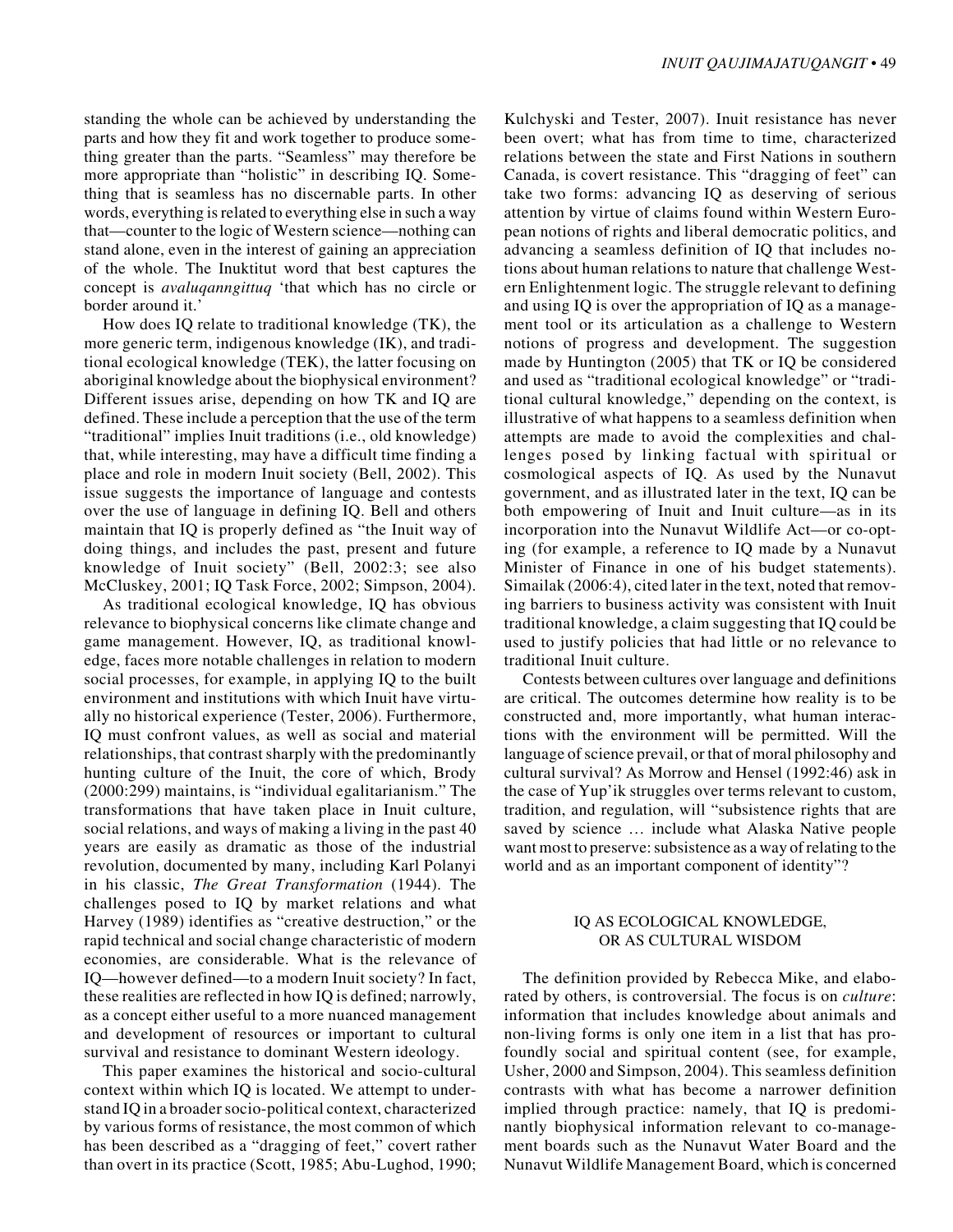primarily with biological resources. Although the Nunavut Impact Review Board is concerned with social as well as biophysical and economic impacts, it has not given as much attention to social and cultural issues. Making IQ an integral part of the Nunavut government, including how government is conceptualized and operates, is a formidable challenge that can be made easier by defining IQ in a manner compatible with Western science and logic.

A narrow focus on Inuit environmental knowledge is a recent development in the history of an interest in Inuit culture that typically has involved the historical (and contemporary) enquiries of anthropologists and other social scientists. This focus parallels what has happened to IK elsewhere since the 1970s, with increasing emphasis on private-sector (rather than state-led) initiatives related to intensifying domestic and global resource development. In the Canadian Arctic, the energy crisis of the early 1970s generated a new interest in, and controversy about, northern oil and gas reserves. The logic of northern development suggested, even to some *Qablunaat* (*Qallunaat*) writers, that the cultural logic of Western civilization in relation to other species and the biosphere was fundamentally flawed. Livingston (1981:128) referred to this flaw as "speciesism," defined as "a prejudice or attitude of bias toward the interests of one's own species and against those of members of another species" that allows other living things to be seen as "resources." (Note that we have used *Qablunaat*, a term used in the Kivalliq region, to refer to people who are not Inuit, although *Qallunaat* is more commonly used in the Baffin region.)

These developments were accompanied by reduced government emphasis on social and cultural concerns. In the West, for complex social and political reasons, these reduced concerns were associated with the demise of the modern liberal welfare state. Internationally, similar changes were associated with a Third World debt crisis involving the World Bank and the International Monetary Fund in operations that, consistent with neo-liberal economic logic, emphasized economic rather than social and cultural development. Since the Second World War, but particularly since the 1970s, Canadian society has become increasingly secular: our needs and wants are defined as primarily material, to be met by the economic development that accompanies such a definition (Taylor, 1994). These are all logics to which Inuit must now relate. By way of illustration, the 2006 budget of the Ministry of Culture, Language, Elders and Youth (\$19 million) was less than 2% of the Nunavut government's total budget of approximately \$1 billion (Simailak, 2006). It is therefore understandable that, in relation to the breadth of traditional knowledge, TK has often been reduced to TEK. The emphasis of TEK is primarily on biophysical resources (i.e., management and assessment functions related to economic development and the conservation of species). The challenge at a historical moment that has emphasized market relations and economic development over social and spiritual (existential) concerns is to create a genuine

role for IQ in the making of healthy (and not just economically viable) communities and human relations.

It is a mistake to regard the modern attention paid to IQ as something recognized and sought by an enlightened *Qablunaat* contingency, disillusioned, as Agrawal (1995:145) suggests in his account of the development and use of traditional knowledge, with "the failure of grand theories of development." Anyone who insists on applying IQ to the management of Inuit affairs can be seen as resisting both the logic and totalizing agenda of colonial state power and a Nunavut government that, some have argued, inherited this colonial legacy (IQ Task Force, 2002). Therefore, IQ is both embraced and subverted by the state. As Cruikshank (2005:256) argues, TK is seen as a new management category that can be "systematized and incorporated into Western management schemes," and to the extent that TK is defined as factual and primarily environmental knowledge, it can serve state purposes well. However, Cruikshank also notes that throughout the colonized world, local or traditional knowledge that subverted Western rationality—a clear reference to cosmologies that challenged Enlightenment logic—has been subverted and repressed for centuries. In Canada's eastern Arctic, this has been true for at least as long as Edward Peck's mission to the Inuit of Baffin Island in the late 1890s (Laugrand et al., 2006). We might ask: Just how traditional is traditional knowledge, particularly the element of "worldview," identified by Rebecca Mike in defining IQ in anticipation of the newly formed Nunavut government?

It can be argued that within the logic of the modern developmental state, collective rights, cultural practices that differ from a majority culture, and bureaucratic processes with emphasis not directly related to economic objectives are to be considered where it is politically expedient and legally or institutionally necessary to do so. Collective rights and cultural practices not in line with these objectives are won only through struggle, and understanding this struggle is important to a definition of IQ that reflects Inuit culture. The necessities imposed upon modern economic development (the foremost of which is "the bottom line") cannot be ignored in evaluating and assessing limitations, as well as the roles and potential roles that IQ might play in the management of Nunavut's resources. These necessities (and some might argue, the subversion of IQ) are clearly represented by the following statement found in the text of the 2006 Nunavut budget address:

Consistent with the *InuitQaujimajatuqanginnut* ['moving toward understanding of IQ] principle of *Qanuqtuurniq* ['exploring or discussing ideas'], our government will work with the business community, with Inuit organizations and other stakeholders to continually seek new ways to thrive. That includes identifying and removing barriers to business, removing unnecessary regulations, and enhancing business development programs.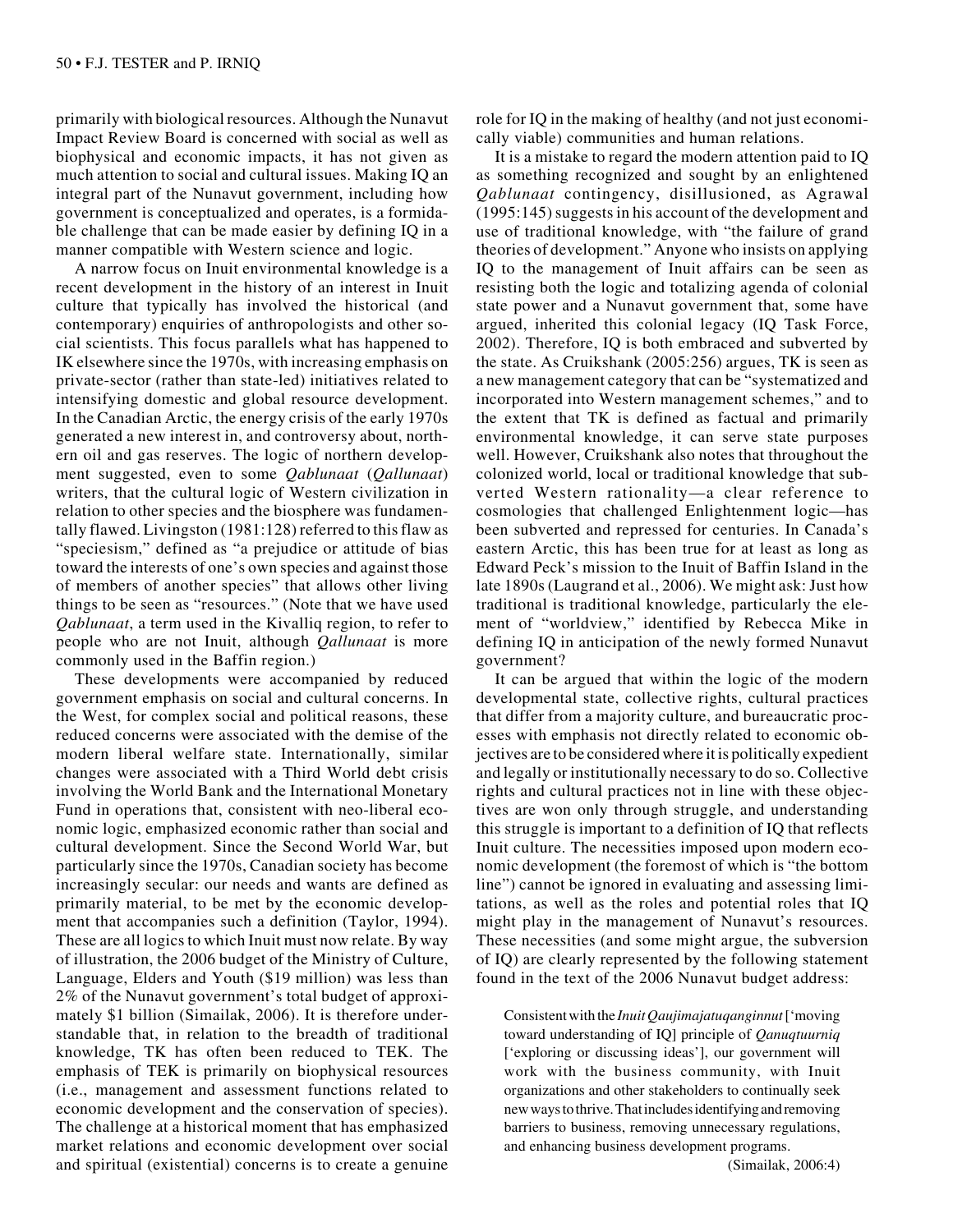Only a few papers dealing with IK reflect the struggle to reconcile IQ or IK with the interests of industrial capitalism. Among them are optimistic contributions by Stevenson (1996), who was working at the time as a consultant to the transnational mining corporation BHP, and more pessimistic analyses offered by anthropologist Paul Nadasday (1999, 2003). Although Nadasday does not address industrial development directly, his analysis is relevant in its critique of the state apparatus that manages biological resources, often with similar interests in mind.

IQ is not merely something useful to a development agenda. Advocating IQ can be a political act, advancing a social and cultural agenda that attempts to counter, or at least buffer, the totalizing agenda of a colonizing culture. We have used the concept of totalization, after Sartre (1991), in reference to a process whereby attempts are made to bring all aspects of life (spatial, temporal, social, and economic) into line with a dominant or overarching logic: in the case of Canada, that of a modern capitalist state committed to "the idea of progress." Totalization is a process that includes not merely incorporating as yet unincorporated geographical fragments of a nation (as was true of the eastern Arctic), but also affecting the consciousness, beliefs, and behavioural patterns of those seen to be within the state's influence. Totalization inevitably encounters contradiction and resistance. It is a concept of critical importance to healthy Inuit communities. The values, worldview, and social relations that constitute IQ affect the functioning of institutions like the Nunavut Wildlife Management Board, the Nunavut Water Board, and other initiatives. These initiatives include the community-based narwhal management program, which involves Fisheries and Oceans Canada (Armitage, 2005) and local hunters and trappers' organizations, as well as attempts to involve communities in the co-management of other species, including caribou, polar bear, and bowhead and beluga whales. There are good reasons why social relations should be a focus for IQ.

Nadasdy (1999:2) maintains that "in spite of nearly 15 years of effort by countless scientists, resource managers, aboriginal people, and social scientists to develop a method for integrating scientific and traditional knowledge, …there has been little actual progress toward achieving it." This generalization is serious. No doubt some co-management boards and institutions have been more successful than others at incorporating indigenous perspectives. Most likely this success has a great deal to do with the extent of the power and control that indigenous people have over the processes in question. It also most likely relates, with rare exceptions, to the extent to which definitions of TK align with the goals and objectives of management boards and related institutions. Organizations like the Nunavut Wildlife Management Board and Nunavut Justice appear to have been more successful at integration than the Yukonbased, ad-hoc co-management boards that were the focus of Nadasdy's attention (White, 2006).

Recent changes to the Nunavut Wildlife Act (2003) are encouraging. The content of the legislation and problems in developing the regulations associated with the Act illustrate IQ as a form of resistance to forms of governance, regulations, and ideas borrowed from other jurisdictions. Henderson (2007:198) states that: "IQ is fundamentally about power, about Inuit taking charge and making positive changes for the future." She goes on to make an important observation on the symbolic value of IQ as a reflection of Inuit identity, citing the Inuit definitions of IQ as "the Inuit way of doing things" (p. 191) and, as recorded by the Nunavut Ministry of Culture, Language, Elders and Youth (CLEY) in 2000, "a philosophy and a way of living and thinking that is difficult to put into a few words" (CLEY, 2000:14). Henderson also notes that elders at a 1999 workshop refused to create a checklistinspired definition. This, it can be argued, indicates the difficulty of articulating a seamless definition of the concept and an unwillingness to risk defining IQ in a manner consistent with Western ideas about the whole being the sum of (and greater than) the parts. She comments on IQ notions of power and the way power was traditionally linked to skill and practice, suggesting that IQ is the opposite of a "rigid hierarchy and credentialism," both of which are hallmarks of Westminster-inspired systems of government (Henderson, 2007:198).

Tensions found in the Nunavut Wildlife Act—passed in December 2003 and announced on 8 July 2005, subject to new regulations being finalized in subsequent consultations with stakeholders—illustrate the application of a seamless definition to the challenge of wildlife management and IQ as resistance. The legislation refers to the principles of *Pijitsirniq* 'a person having the power to make a decision, doing so in a way that serves the interests of others,' *Avatimik Kamattiarniq* 'the treatment of nature with respect, recognizing that what is done to something has implications for something else and that actions can have good and bad consequences,' and *Iliijaaqaqtallniq* 'prohibiting treating animals with disrespect.' Finally, the new legislation invokes the concept of *Papattiniq* 'the idea that nature is not a commodity.' This use of IQ suggests that there are some areas where the development of policy and law can incorporate IQ as a seamless concept. However, it also suggests that this may be possible because certain activities are seen as largely unrelated to the development and use of resources essential to modern economic development. Inuit hunting can be seen as an activity on the periphery of modern industrial activity and therefore amenable to a seamless definition of IQ.

Issues related to the drafting of regulations to accompany the legislation illustrate the ongoing challenge that IQ can pose to Western science. The use of both IQ and Western science is to be found in the Nunavut Wildlife Act. Some commentators have observed that: "There is broad support in Nunavut for the idea that integration of IQ and (Western science) can offer more effective knowledge for approaching discrete applications such as resource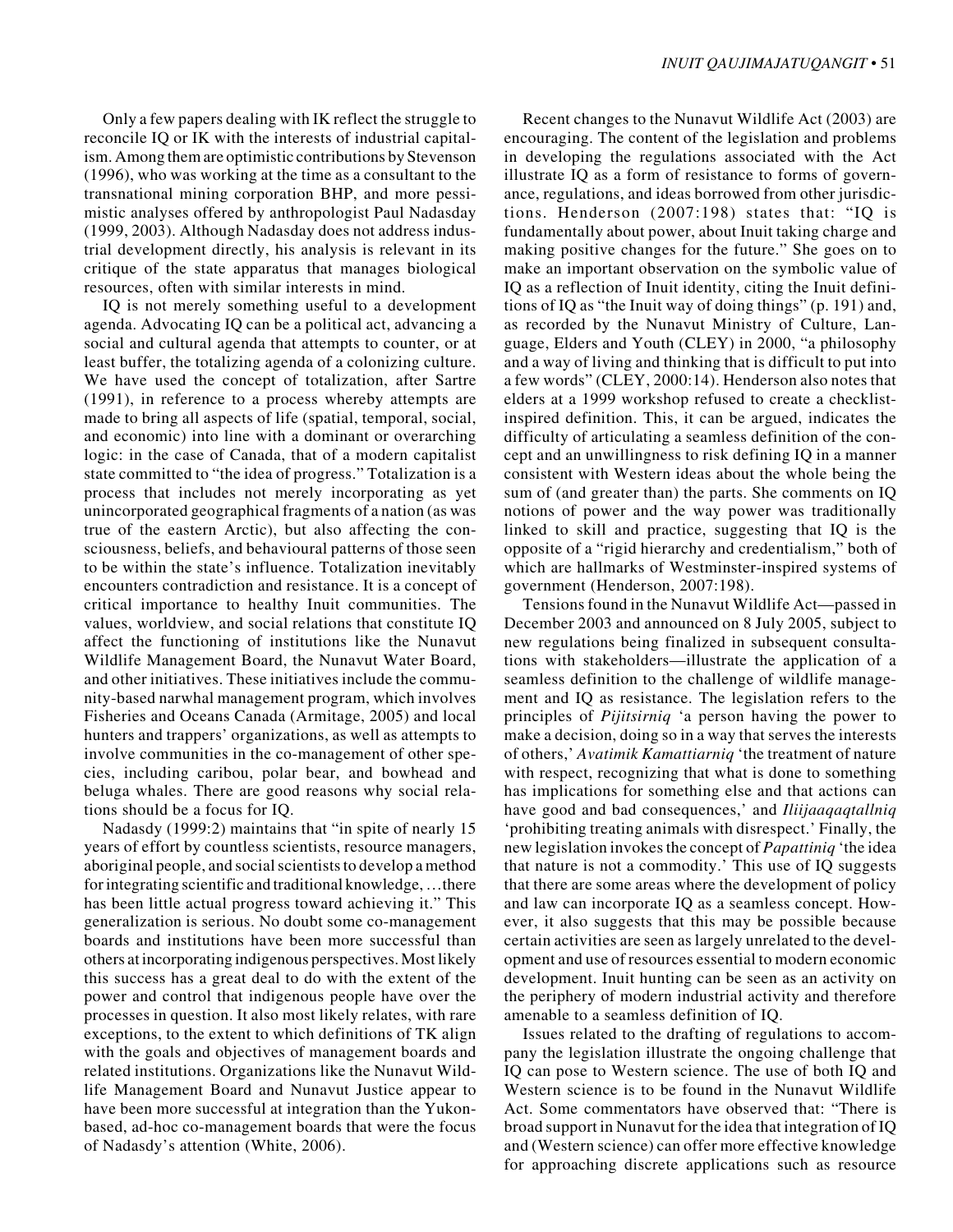management …" (Simpson, 2004:11). However, when the Act was declared on Nunavut Day, 9 July 2005, the accompanying regulations had still not been finalized. Hunters and their organizations had delayed the regulations, subject to further study. They objected, apparently, to the allowable harvest numbers and limitations, particularly for muskoxen, wolverines, and grizzly bears. Under the Act, these numbers are determined primarily by surveys conducted using the methods of Western science. Hunters complained that the proposed regulations were not giving Inuit communities enough input in establishing limits (Younger-Lewis, 2005). Thus, even within a piece of legislation that largely incorporates a seamless definition of IQ, IQ can be seen as persistent resistance to non-Inuit ways of doing things. A recent proposal to make violations of these principles prosecutable within the Western legal system also raises interesting questions about the cultural context within which IQ is to be used. How does adjudicating these principles within the confines of a Western legal system alter the worldview underlying the principles?

The concepts used in the new Wildlife Act challenge *Qablunaat Qaujimajatuqangit* 'the non-Inuit way of knowing and doing things.' Whether similar concepts might be incorporated in legislation or procedures governing mining or hydrocarbon development is an interesting question. In the minds of most non-Inuit regulators, *Inuit Qaujimajatuqangit* (most often defined as information about species) is now being applied largely to the management and regulation of biological resources. It is to the credit of those who drafted the new Nunavut Wildlife Act that they challenged the idea of wildlife as "Other," as a resource to be managed, but as noted, IQ has posed a further challenge to regulations accompanying the legislation. This challenge demonstrates the importance of taking a seamless definition that includes the social and spiritual dimensions of IQ seriously. The social dimension, as called for by hunters, locates power at the community level. Without considering these dimensions, IQ can be treated as information about species and can be bent to purposes at odds with Inuit values toward all of life and human experience. We might well ask what treating IQ as primarily environmental knowledge, or facts useful in managing Arctic resources, implies for the social and personal well-being of Inuit, or Inuit identity.

The experience of Inuit is not different from that of indigenous people worldwide who, having endured centuries of colonial suppression of their "primitive" beliefs, now find their cosmologies and traditions threatened anew by the logic of globalization. For Nunavutmiut, whose population growth rates are among the highest in the world, the need to encourage development that addresses a long list of negative social indicators related to income, employment, shelter, food security, and social and personal well-being, is considerable. The fate of *Inuit Qaujimajatuqangit* in the face of these global developmental pressures merits careful consideration.

In the foreword of David Pelly's (2001) book, *Sacred Hunt: A Portrait of the Relationship between Seals and Inuit*, one of us (Irniq, 2001:x) stated that: "Inuit Elders want our youth to know their ancestral knowledge but at the same time to get modern education and training." Should Inuit youth not only know, but be able to practice and live with ancestral knowledge at the same time as they get modern education and training? Is such a thing possible or, in this scenario, do cultural practices and belief systems become classic "museum pieces" as modern education and training promote modern ideas about "progress" and development? Does a modern education include serious consideration of the environmental crisis accompanying modern economic development? These questions raise a matter that dominates the literature dealing with IQ, TEK, and IK. What is the best way to integrate indigenous knowledge (particularly cultural and spiritual dimensions) and Western science (Colorado, 1988; Johnson and Ruttan, 1992; Nakashima, 1993; Agrawal, 1995; Bielawski, 1996; Zamparo, 1996; Duerden and Kuhn, 1998; Pellerin and Grondin, 1998; Huntington, 2000; Watson et al., 2003; Collignon, 2004; Whiteman, 2004)? Can this be done? Can it be done without challenging the assumptions underlying the application of science to the idea of human progress?

#### IQ AND HISTORICAL RELATIONS TO POWER

To illustrate the significance of these questions we consider the fate of the seal hunt and the European market for seal pelts, well documented by Wenzel (1991) and Pelly (2001), and Inuit responses to historical attempts to manage the game upon which they depend.

It has been suggested that the ban on importing harp seal and hooded seal pelts imposed by the European Union in 1983 not only contributed to the destruction of essential local economies, but also served to undermine Inuit cosmology and the values it incorporates (i.e., cultural norms, beliefs, and practices that together constituted identity and well-being for Inuit) (Keith and Simon, 1987). Wenzel (1991:176) puts it this way: "The worst effects … have fallen directly on the socio-economic stability of the traditional subsistence adaptation which Inuit … have maintained through decades of intensive *Qallunaat* contact." For inland Inuit and those who historically combined spring sealing with a fall caribou hunt, attempts by the state to regulate the caribou hunt had a similar impact on food security and, it can be argued, on the strength of relationships between animals and Inuit that established and maintained Inuit identity in a modern world (Kulchyski and Tester, 2007; Sandlos, 2007).

The struggle to address the impact of opposition to the seal hunt and the European ban is as significant as the outcome. Getting Inuit to participate in the effort was difficult. In the late 1970s and early 1980s, Inuit were still very much afraid of their "colonial bosses" and *kiumajut*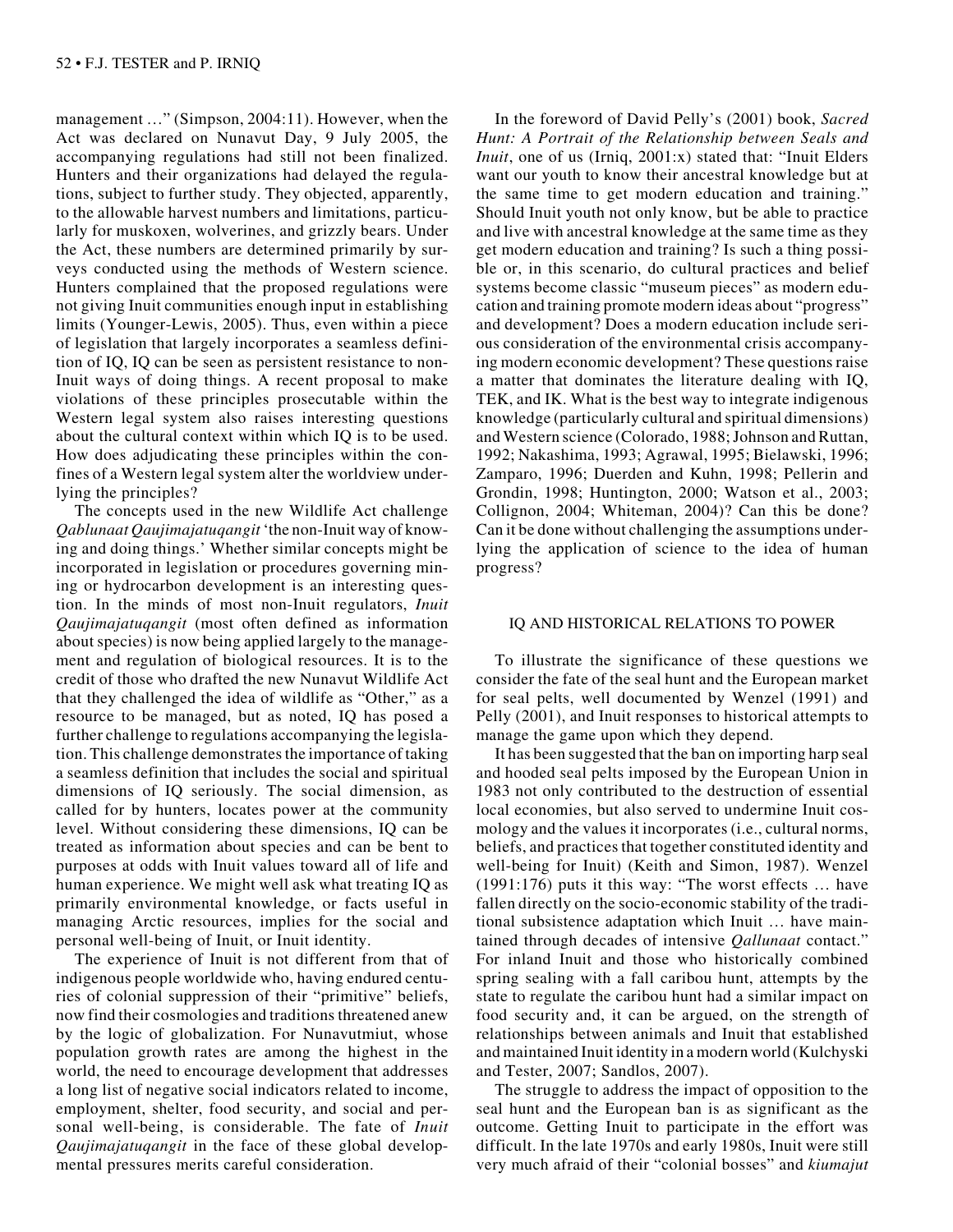'talking back' to those who claimed authority was, for many, a new and challenging idea. This was a form of resistance uncomfortable to many Inuit. A colonial history that instilled in Inuit (and others) such fear of the RCMP, the law, and northern administrators that they now have to deal with anger and resentment is a social fact relevant to working relationships between Inuit and *Qablunaat* in the operation of co-management boards. The origins of these relations of ruling are illustrated in the following correspondence between the authors in the course of writing this paper:

Very few Indian Affairs employees in my early life were very determined to help the "Eskimos." The whole thing about this colonialism is that many Canadian Government employees were colonialists. Hudson's Bay Company people were most terrible men. [One particular Hudson's Bay Company Manager] used to put down the Inuit all the time. "We got a whole bunch of sons-of-bitches around here. They do not know how to hunt and trap!" Who the heck did he think I was? [He] looked down on and put down the Inuit. Except my father. As scared as he used to get, sometimes, my father got brave and let me miss a year of residential schooling. Father Dedier had said to him: "If you don't let your son go to school, the Government can cut off your family allowance, and the RCMP could put you in jail." In Inuktitut my father responded: "Never mind. Let me go to jail. Cut off the money that I get from the Government. He's my son. I want to teach him about Inuit culture." That summer, we went on the land in search of caribou, as we always do, and no one came to look for us. That entire winter I thought the RCMP was going to come around and come and take my father, just because he took me a hundred miles away from Naujaat, but no one came. And next summer, we were living l0 miles away – my father brought me back to Naujaat, to go to school in Chesterfield Inlet. I think he feared that if he didn't let me go, the RCMP was going to come and take me to Chesterfield Inlet.

—Peter Irniq (letter to Frank Tester, 10 July 2006)

A failure to appreciate the historical context and power relations within which IQ has developed (and which, for many elders, continue to affect its expression and use) generates problems for its definition and use.

As noted, both missionary activity and colonial relations to power have served to mute cosmological and spiritual dimensions of IQ. At the same time, the post-modern sensibility of Canadian culture has now granted a measure of power and autonomy to Inuit in the form of a Nunavut government, defined by the Nunavut Act. Similarly, IQ has gone from being something transmitted orally to something encoded in text. These considerations are relevant to how IQ will be defined and used. As all texts are subject to struggle, to interpretation and reinterpretation, we must ask: What are the contemporary contexts and power relations within which IQ is considered, not considered, or subverted by language,

reassuring phrases, and gestures in a post-modern (or postcolonial) world? In order to better understand the vulnerability of IQ to these struggles, it is important to understand how Inuit traditional knowledge has been treated historically and what this historical treatment means for its contemporary use.

Historically, an interest in IQ was confined largely to anthropologists pursuing objectives more esoteric than practical, although they sometimes were asked for advice on the administration of matters affecting Inuit. Their interpretation of Inuit and other aboriginal cultures bore all the characteristics to be expected of a historical moment committed to the idea of progress, nation building, and the superiority of Western (European) culture. Franz Boas' (1888) observations of Inuit were followed by contributions from Diamond Jenness (1991), who worked in the western Arctic just before the First World War, and explorers like Vilhjalmur Stefansson, who gained notoriety through his expeditions of 1908 and 1913–18. Although their observations covered a considerable breadth of Inuit knowledge, and especially cosmologies, belief systems, and cultural practices, they played no role in the early attempts to manage wildlife that developed after the First World War. Inuit were socially constructed—sometimes obliquely and often overtly—as primitive.

Even Boas, whose theoretical orientation changed over time from environmental determinism to cultural relativism, and who exhibited considerable ambivalence about the idea of progress, never entirely escaped the Darwinian logic of his generation. Cole (1999:263), citing passages from Boas' writings, states: "He did not … dispute evolution as development; indeed he implicitly accepted 'the development of civilization' and continued to speak of 'stages of culture.'" Further evidence for this view is found in both the language and the content of "The Ethnological Significance of Esoteric Doctrines," a short paper Boas wrote in 1902. Boas states: "It has taken many years for the study of the culture of *civilized* people to broaden out so as to take in not only the *activities of the great*, but also the *homely life* of the masses. …If it is true that for a full understanding of *civilized* society the knowledge of the popular mind is a necessity, it is doubly true in more *primitive* forms of society… (Boas, 1902:874; emphases added). Writing about Jenness in relation to the colonial objectives of the Canadian state, Kulchyski (1993:38) concludes that "the anthropological thought of Diamond Jenness was deeply complicit with the practices and policies of the same State he frequently criticized."

Authors like Stefansson portrayed Inuit as having little or no capacity to adapt *Qablunaat* technology to their life circumstances. Given rifles, he suggested, they were likely to engage in the "wanton slaughter" of game (Stefansson, 1962). Knud Rasmussen of the Fifth Thule expedition (1921–24), appearing before a territorial council meeting in Ottawa in 1925, recommended against permitting traders to make high-powered rifles available to Inuit, "the natives having no idea of conservation." He stated that it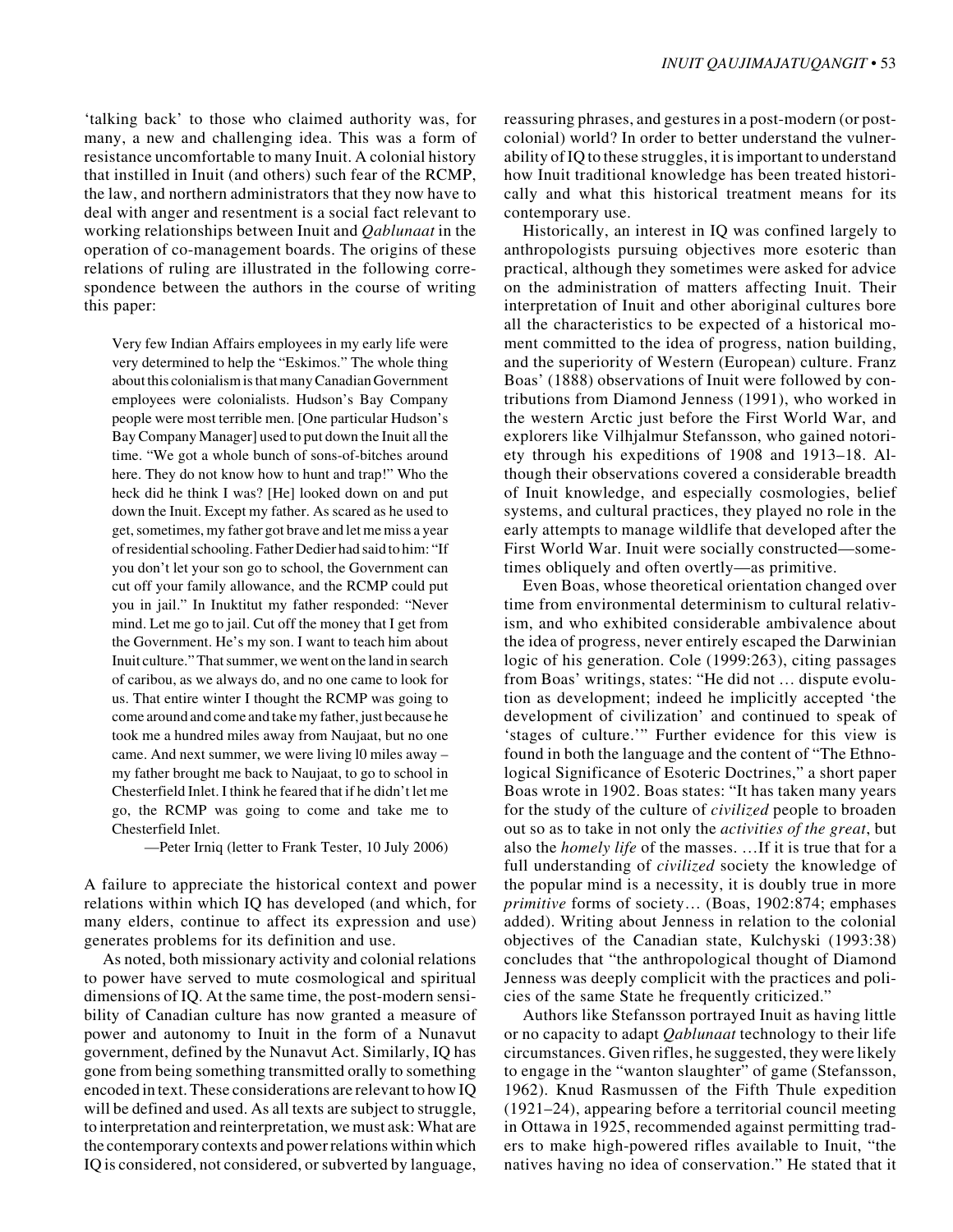was "impossible to keep the natives in their original primitive state" since they had already become "partially accustomed to products of civilization." He recommended that they be "allowed to complete the process as soon as possible, but under supervision" (Northwest Territories Council, 1925:2). Supervision is what Inuit were to get plenty of for decades to come.

Inuit resistance, personal and serialized until the creation of consolidated settlements commencing in the mid to late 1950s, emerged in response to the state's increasingly desperate attempts to regulate Inuit hunting. Regulation was the government's reaction to Canadian scientists' interpretation of their data as pointing to the wanton slaughter of caribou (and other species) by Inuit hunters. Attempts to educate and regulate Inuit hunters were subsequently driven by the science of wildlife biologists; for caribou, it was the research of Frank Banfield and John Kelsall in the late 1940s and 1950s. Although a detailed examination of this research is beyond the scope of this paper, a study of Banfield and Kelsall's work reveals that a science claiming to be highly technical, relying for the first time on aircraft surveys and on-the-ground studies, and claiming that caribou were on their way to extinction, was driven by many racist assumptions—including the commonly held belief that Inuit, as "primitives," once they had access to rifles, were engaged in the "wanton slaughter" of game (Kulchyski and Tester, 2007). Inuit knowledge played no role in determining what appropriate regulations might be. Inuit resistance was passive and most commonly took the form of simply ignoring the law and continuing to hunt as always.

Subsequent changes to game laws had chilling implications for Inuit well-being. The Inuit resisted these changes in every way, which resulted in attempted prosecutions and ground-breaking court decisions. In the early 1960s, Justice Sissons of the Northwest Territories Supreme Court invoked the Royal Proclamation of 1763 in the cases of Matthew Kunangnaq and Frances Kallooar, in an attempt to block state attempts to subvert Inuit hunting rights (Eber, 1997). His interpretation was that Inuit, as aboriginal people, were included under the terms of the Royal Proclamation and thus had a guaranteed and unobstructed right to hunt on all lands that had not been ceded to or purchased by the Crown. By the late 1960s, the science that had been applied to Canadian Arctic game populations, particularly caribou, was falling apart. New studies conducted by Bob Ruttan, a Canadian Wildlife Service biologist, along with the persistent observations of Inuit hunters, made it increasingly clear that, if anything, caribou herds were growing. Inuit resisted by "talking back":

Inuit were given a certain amount of quotas for certain things – for certain animals. We finally found out that just because there's a wildlife officer—that, you know—we didn't need to follow that. It wasn't necessary for us because—ah—the caribou were almost being treated the same as polar bears. Polar bears have quotas and if the caribou have quotas, then the Inuit were afraid that they would be starving. And—um—because we have to have a license—well, we were told we would have to have licences even for fishing! And after that, well, we started that's when we realized that we had to talk back—for our food; for the food's sake. We didn't say: "How can we do it?" We just said "No!" Later on, there was no in-between. It was just no!

—Barnabus Piruyeq of Baker Lake (Interview by F. Tester and P. Kulchyski on 22 May 1997)

By the late 1960s, the Inuit voice was loud and clear, not only in regard to game management, but in response to the Carrothers Commission and the idea of autonomy for Inuit-occupied regions of the Arctic. Inuit increasingly recognized that protecting their culture and lifestyle required Inuit control of Inuit lands and institutions. The Inuit Tapirisat of Canada, an organization concerned with Inuit rights (now called Inuit Tapiriit Kanatami), was created in 1971, and an Inuit land claim was initiated.

The energy crisis of the 1970s and the success of aboriginal people working through the courts threw the status of northern lands into question just when their resource potential was attracting attention. Internationally, the stage had been set for recognition of aboriginal rights as early as 1957, when the United Nations International Labour Organization recognized indigenous rights to customary law, social organization, land tenure, and customary practices in its Convention 107. By the 1970s, however, as global economic development accelerated, there seemed to be less room to accept concepts like "customary law," "social organization," and "customary practices" or worldviews. Indigenous people began to organize internationally, and the World Council of Indigenous Peoples put together its own declaration on human rights, released in September 1977. This effort has had a significant impact on international declarations affecting the rights of indigenous people. These rights have been incorporated into international bodies and agreements to which Canada is signatory, including the UN Convention on Biological Diversity, ratified in 1993. The latter makes specific reference to TK in a number of its provisions, particularly Article 8(j), which commits states to "preserve and maintain knowledge, innovations and practices of indigenous and local communities embodying traditional lifestyles relevant for the conservation and sustainable use of biological diversity…" (Mauro and Hardison, 2000:1265). Article 8(j) illustrates the nature of the struggle between TK as fact and TK as cosmology. The subject of protracted debate, it moved TK in the direction of fact, with a pragmatic focus directed at knowledge and practices relevant to species conservation. It is no surprise that the attention paid by Inuit and other indigenous people to their rights developed in parallel to a growing interest in global resources, often located in remote and previously unexploited parts of the world. It is also not surprising, given the developmental emphasis of the historical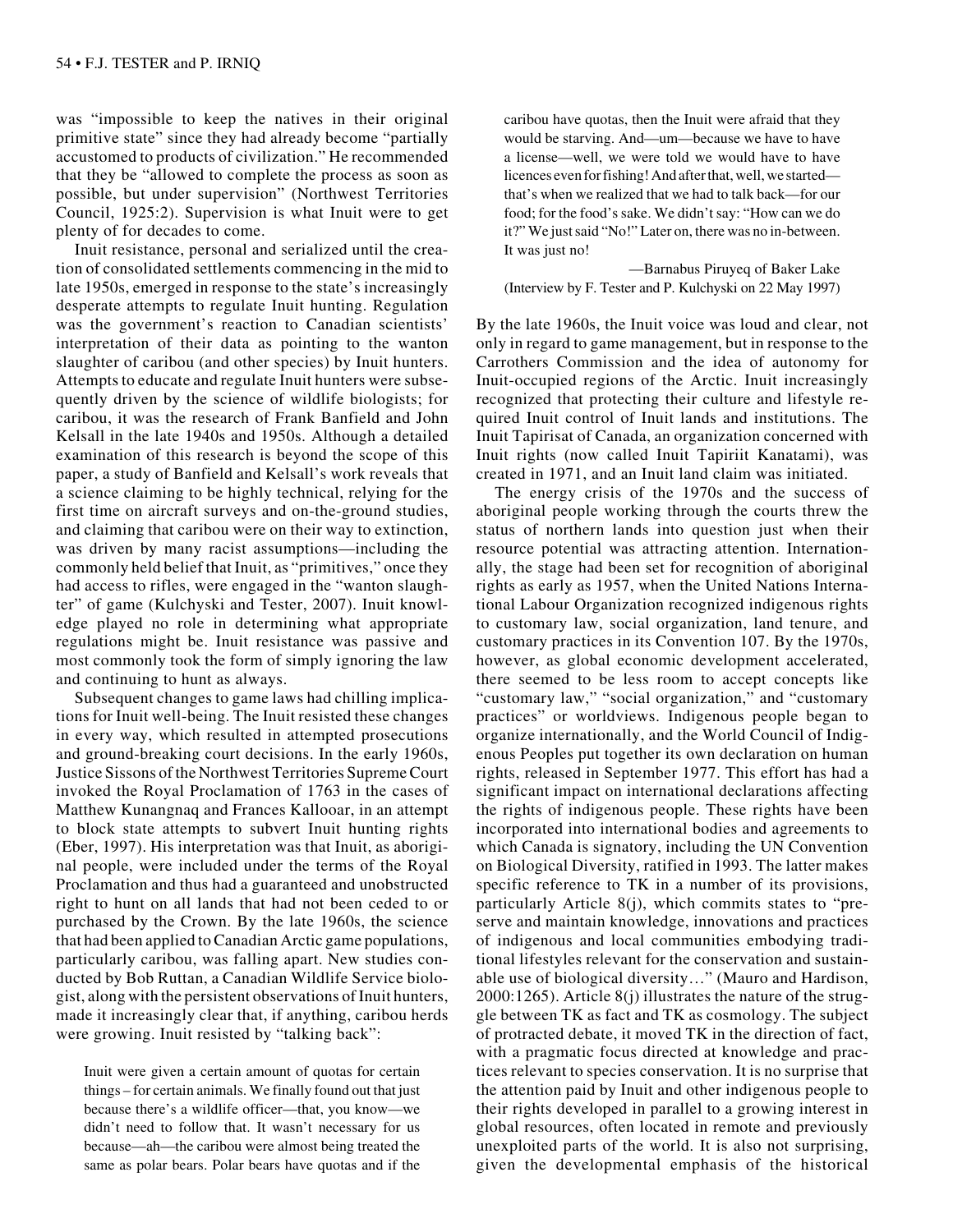moment, that the consideration given to TK has in some ways been compromised.

Initially, the focus on northern TK was highly contextualized. TK was explored in relation to cosmologies and belief systems. Much of this research was heavily influenced by the cultural perspective of anthropologists and others who related hunting activities not only to environmental knowledge, but to forms of cultural and social organization (Nelson, 1969; Feit, 1973, 1988; Brody, 1981; Cruikshank, 1981). The fate of this embedded perspective is worth considering in light of the pragmatic focus on environmental assessment and management to which such knowledge has increasingly been applied by management and co-management boards created in the 1990s. Our attention is drawn to this pragmatic focus by the Nunavut Social Development Council's contrasting ethical and cosmological definitions of IQ, and by contrasting definitions of TEK advanced by Usher (2000) and Abele (2007).

Given the hunting culture of the Inuit and the history briefly outlined above, it is not surprising that IQ should find its most obvious and direct application to the management of wildlife. This application did not arise simply from weaknesses and limitations in the capacity of Western science to deal with migrating species as part of complex and poorly understood ecosystems. Inuit resistance to the regimes imposed upon them, which were based on an inadequate, inaccurate Western science driven by racist and ethnocentric assumptions, must properly be recognized as the original source for the incorporation of IQ into processes affecting Inuit lives. The formation in October 1980 of the Keewatin Wildlife Federation, an amalgamation of seven hunting and trapping organizations, provided the first substantive vehicle for Inuit input into wildlife conservation. Although it used survey methods common to Western science, the harvest study undertaken by the Federation confirmed what Inuit had claimed for decades: that caribou numbers were likely many times greater than Canadian Wildlife Service biologists had estimated (Riewe and Gamble, 1988). There are good reasons to doubt the capacity of Western science in relation to northern wildlife, and many examples of these limits have been documented (Freeman, 1992). It is therefore not difficult to appreciate the curiosity aroused by the idea that IQ might be able to enhance or complement Western science.

By 1982, the Tunngavik Federation of Nunavut, negotiating a land-claim settlement, accomplished the first agreement-in-principle with the federal government, an agreement formalized in 1986 and ratified as part of the Nunavut Final Agreement in 1993. That agreement and the Nunavut Wildlife Management Board have since been the focus of many papers examining the application of IQ to questions about the management of species hunted by Inuit (e.g., Wenzel, 2004; Armitage, 2005; White, 2006). Canadian attention to and interest in IQ and other forms of IK—regardless of how these terms are defined—have been driven, in the context of indigenous rights, by the

efforts of indigenous people themselves. Since Western culture breaks the whole into constituent parts for purposes of study and management, it is not difficult to see how hunting is viewed within Western culture, how an Inuit definition of IQ has been broken into its constituent parts, with an emphasis on its relevance in managing species. Both the nature of Western science and developmental pressures are relevant to understanding how TK and IQ have been defined. However, if Inuit culture is to survive—as a hunting culture that links social relations to ideas about ecology and treats animals as something other than, or more than, a resource—a seamless definition of IQ is required.

#### RE-DEFINING IQ

Sadler and Boothroyd (1993:2-3), reporting on observations made by O'Neil and Solway (1990) at a northern workshop on human health and environmental impact assessment, make the point: "Indigenous participants repeatedly emphasized that 'when the land is sick so are we.' When they return to summer camp, 'nutrition, the socialization of children, personal identity and self-esteem all improve.' Indigenous peoples do not separate the spiritual, physical and socio-psychological relationships. Ecological and community health become one and the same."

The profoundly social and cultural nature of the original definition applied to IQ, noted previously, is recognized in many definitions of TEK or IK. Berkes (1999:8) defines IK as: "A cumulative body of knowledge, practice and belief, evolving by adaptive processes and handed down through generations by cultural transmission about the relationship of living beings (including humans) with one another and their environment." Wenzel (1999:114) provides a similar definition: "the knowledge held by Inuit that pertains to the dynamic interactions that occur among all the elements, cultural as well as biophysical, within the northern ecosystem." At the same time, many aboriginal communities are concerned with the use of indigenous knowledge in practice, as noted by Simpson (2001:139):

Most often, definitions reflect what the dominant society sees as important. The ecological component of our knowledge is emphasized rather than its spiritual foundations. TEK "data" or factual information is at the fore, rather than seeing our knowledge as worldviews, values and processes (AFN/NAFA, 1995). In a sense, constructing Aboriginal knowledge into "TEK" has been a process of "scientizing" our knowledge for use in and the consumption of Euro-Canadian society (Stevenson, 1998; Stevenson 1997).

Usher (2000) notes that the absence of a clear definition allows co-management bodies and assessment panels to decide for themselves what constitutes TEK. This leaves TK or IQ open as a site of struggle over words and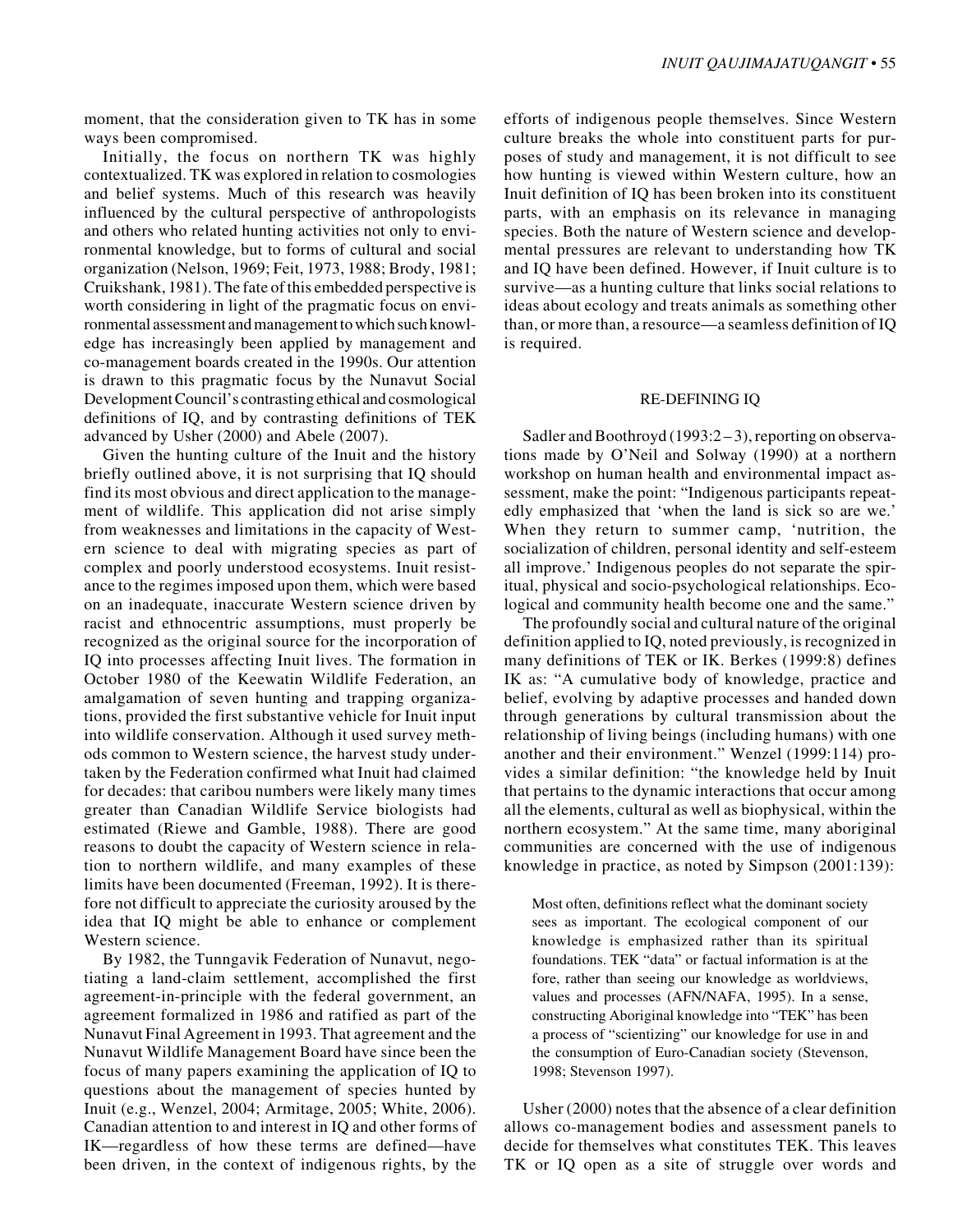meanings. It is no surprise that the dominant culture is intent on wording that facilitates a more sensitive, nuanced, and informed approach to resource development and management, or at worst, wording that acknowledges indigenous concerns and TK as an appeasement necessary to getting on with the business of resource development.

Usher has identified four categories of TEK: (1) factual/ rational knowledge about the environment, (2) factual knowledge about past and current use of the environment, (3) culturally based values statements about how things should be and what is fitting and proper to do, and finally (4) culturally based cosmology—the foundation of the knowledge system—by which information derived from observation, experience, and instruction is organized to provide explanations and guidance (Usher, 2000:186). This definition, despite the label TEK, does not limit knowledge to that which is traditional. As noted, the use of the term "traditional" in concepts like TEK, or the translation of IQ, is problematic. It suggests that contemporary insights—which may be a combination of insights handed down from generation to generation and new knowledge acquired by people who study, travel, and interact with a contemporary world—may not be considered IK.

An example of how indigenous knowledge and assessment are treated compared to similar observations and conclusions made by someone trained in the Western scientific tradition is Duerden and Kuhn's (1998) comments on an observation made by Peter Irniq at a workshop on climate change held at the University of Alberta in 1992. The observation was that, judging by what was seen on a trip through the Keewatin District in the summer of 1992 and changes to the land, it appeared that global warming was taking place. These conclusions were based not simply on an intimate knowledge of the territory in question, but on knowledge and understanding acquired from years of exposure to non-Inuit science and discussions about global warming. Making such a statement was no different from the action of any social scientist, whose research and observations are only part of a whole to which they can be related. Duerden and Kuhn (1998) raise questions about the appropriateness of making inferences about global warming based on a few local observations. In this case, the authors are asking if local observations that are typical of the nature of TEK are valid in making inferences about "the bigger picture." They suggest that "scale and context are key components in maintaining the validity and integrity of TEK" (Duerden and Kuhn, 1998:37).

A similar problem arose in the context of an inquiry into the socio-economic and environmental implications of a pipeline proposed in the late 1970s to carry gas from the Hecla field of Melville Island south through the Keewatin (Kivalliq) District, connecting with the TransCanada pipeline at LongLac, Ontario (Tester, 1978–79). Near Baker Lake, the proposal was to take the pipeline across the Thelon River by means of a bridge. Many Inuit in Baker Lake had never seen a bridge before. They were introduced to the concept with slides taken of a gas pipeline that crossed the Fraser River just below Hope, British Columbia. The idea was to generate discussion about what impact this bridge might have on caribou, or anything else of concern. The proponent criticized this approach, saying that rather than collecting information based on TK, Tester was influencing opinion by performing an educational function that included introducing modern concepts with which Inuit had no experience, and about which they were not qualified to comment.

The inference from these two experiences appears to be that TK (unlike its scientific counterpart) should be restricted to local observations with which Inuit have historical experience, thereby precluding Inuit from participating in discussions that, collectively, point to truly universal problems like global warming. The suggestion has been made that "the primary validity of TEK is with describing and explaining detailed *local* geographies and prescribing *locally* appropriate resource management strategies" (emphasis added; Duerden and Kuhn, 1998:37). This conclusion underlines a multitude of problems and certainly does not fit with the role that organizations like the Inuit Circumpolar Conference have played in dealing with the international problem of global warming. Usher's third and fourth categories of definition, aspects of TEK with potentially universal relevance, appear not to be part of the definition of TEK implied by Duerden and Kuhn (1998).

The term "traditional" can therefore generate the idea that IK, and IQ, are classic "museum pieces" with some limited use in completing what is otherwise scientific knowledge. Collignon (2004:377) suggests they are "a bulk of beliefs and inherited practices related to ignorance, lack of understanding and fear of the unknown, or, at best, to pleasant traditions which value lies in their exoticism." Although TEK appears not to be treated as such in the working of most Canadian assessment panels and boards, the observations of Nadasdy (1999) suggest that such attitudes toward IK may lie just below the surface of the more publicly acceptable position of some non-indigenous participants in this debate. Language construction and use are political acts, and not simply a means of getting as close as possible to what might be regarded as factual or pre-existing truth.

It is categories 1 and 2 of Usher's (2000) definition of TEK (knowledge about the environment and about its use) that appear to have the most relevance in studying and preparing baseline information or data relevant to assessing the implications of human activity. However, it is category 3 (values about the environment) that typically is presented in hearing processes and invoked in decision making, the issue being whose values prevail. Category 4 (the knowledge system itself), while noted in hearing processes, has the most potential to raise fundamental and troubling questions about the nature of development in relation to human values, relationships, and purposes. In this regard, IQ can be a place for resistance. Nadasdy (1999:11) observes that it is statements made about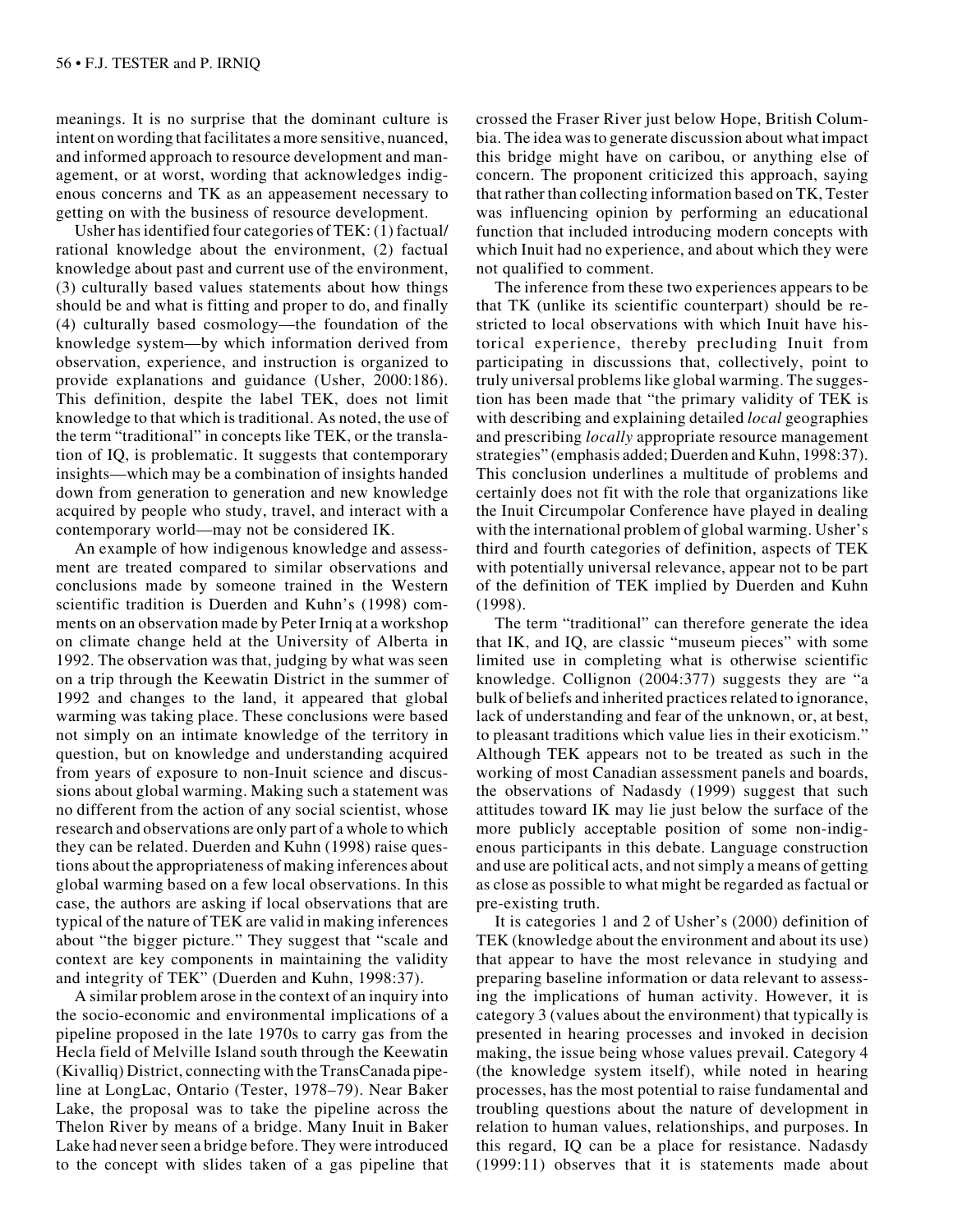cosmologies and belief systems that are greeted with "eye rolling, audible sighs, and/or under-the-breath comments" on the part of government officials with a far narrower agenda. Not surprisingly, Usher's fourth category, with some exceptions, has received little attention in processes considering IQ (TEK or IK) and is problematic for the workings of a contemporary Nunavut government.

## MAKING SENSE OF THE SOCIAL AND POLITICAL CONTEXT FOR IQ

That the Nunavut government should closely parallel the workings of a Euro-Canadian bureaucracy is understandable. Unlike some indigenous populations, Inuit have no history of being politically or socially organized in anything other than small, scattered camps based on extended family and kinship relations. The move to settlements was far from being a natural and voluntary process, as has been suggested (Damas, 2002). It was a process set in motion by assumptions about the importance of bringing Inuit into what was regarded as a modern and progressive world, and by the deliberate and calculated policies and practices that followed these assumptions. There is likely no other group of indigenous people in the world that has made such a transition—from scattered hunting camps to settlements steeped in the organizational logic and material realities of high modernism—in such a short time (from ca. 1955 to 1965). The disruptions to Inuit life and culture were incalculable.

Faced with a need to manage communities and Inuit affairs in a way foreign to historical experience, Inuit learned to adapt to administrative forms patterned after *Qablunaat* institutions (such as cooperatives, hunters and trappers' associations, settlement councils, non-governmental organizations like Inuit Tapiriit Kanatami, and ultimately, a territorial government). What have Inuit learned of relevance to understanding the processes within which IQ is to be considered? Wenzel (2004) examined in detail not only IQ in the context of co-management boards, but the potential for the Nunavut government to incorporate the concept of human-animal relations inherent in Inuit use of wildlife. His analysis is useful, but narrowly focused on wildlife management and the values and beliefs governing human-animal interactions. In fact, the extent to which the Nunavut government is able to use a full range of IQ is limited by the creation of a rather typical Euro-Canadian bureaucratic structure for the governance of the territory. Although special provision has been made for elders in structures like the Nunavut Wildlife Management Board (White, 2006), the Nunavut government is organized in the mould of a classical Weberian bureaucracy. Authority is concentrated at the top. Recognition, promotion, and power are related to merit, defined not by age and experience with Inuit lands and culture, but by recognized educational and academic credentials. When these attributes cannot be found among the Inuit population, they

are imported. The prominence of non-Inuit in the Nunavut civil service is therefore not difficult to explain. Expertise has been defined in a decidedly Western European way. By way of illustration, the legal system dominating the territory is a classical adversarial system, with features like cross-examining witnesses and impugning their truth, which are anathema to Inuit cultural and social practices, socio-psychological characteristics, and personal beliefs. At the same time, a willingness to use IQ in matters related to sentencing and diversion is a step—but only one step forward (Department of Justice, 2005).

Fitting cultural norms and definitions of IQ that challenge the status quo with these arrangements is an incredible challenge, complicated by an unseemly lack of attention to Inuit history, culture, and cultural norms in a school system geared to training Inuit youth for a modern world. Inuit culture is now getting more attention, but integrating it and applying it to modern Inuit affairs presents the system with a far greater challenge. Cataloguing Inuit knowledge is a necessary but insufficient first step (Bennett and Rowley, 2004). It is also not difficult to understand why a class of Inuit managers who at least appear to speak the language of *Qablunaat* officials has emerged. Young Inuit have been born into a meritocracy that requires non-Inuit certification (certificates, degrees, training seminars, and courses) and seldom addresses the historical struggles of their parents and grandparents, thrust into a modern world. While elders, in the context of IQ, pursue an agenda born of a historical and political struggle that *Qablunaat* and young Inuit alike often fail to understand, Inuit of the younger generation, with some exceptions, pursue the modern world. They do so with what is often a confused mix of social relations: steeped in Inuit culture, they have considerable exposure to and participate in a world characterized by very different social relations, goals, and objectives. These contradictions are relevant in contemporary struggles to make a seamless definition of IQ and place it at the center of contemporary Inuit culture.

#### **CONCLUSION**

It is evident from this history that definitions of IQ are subject to considerable contest in both Inuit and non-Inuit cultures. The seamless definition of IQ advanced by Rebecca Mike in 1998 is severely challenged by modern realities facing many Inuit and by the Nunavut government. It is supported in part, but clearly compromised in the presence of "the idea of progress" associated with the development of Nunavut Territory, the need for wage employment and, some would argue, the need for industrial development. Activities related to mining, the military, and Arctic sovereignty are likely to figure prominently in the future development of Nunavut.

Nevertheless, given the magnitude of the environmental problems Canadians currently face—climate change notable among them—the articulation of IQ as a concept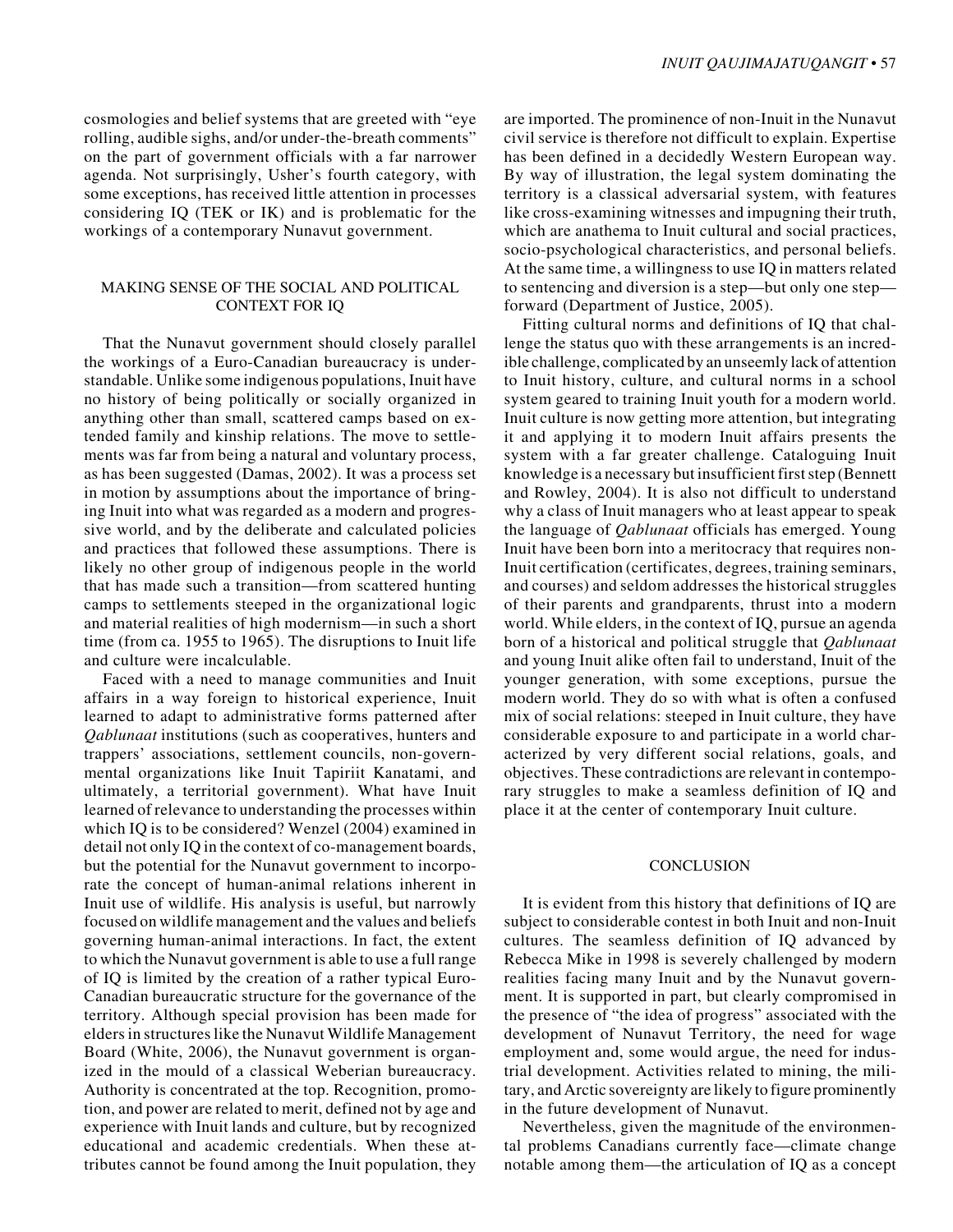raising fundamental questions about how human beings relate to nature, and the norms, practices, sensibilities, and respect that constitute that relationship, has a place in contemporary Canadian and international debates about how to live on a planet of limited means. That we need different ways of thinking about human interactions with nature is nothing new; the idea has received much attention since 1962, when Rachel Carson's book, *Silent Spring*, launched the contemporary environmental movement. And while Inuit cosmology may not find a home in the consciousness of most Canadians, demonstrating that alternative attitudes toward nature are both possible and practiced suggests to Canadians and to others that different ways of thinking about human interactions with nature are a reality. A seamless definition of IQ has an important role to play in debates relevant to this historical moment.

Inclusive or seamless definitions involve a struggle over language in relation to the objectives of different actors, including those on the outside of Inuit culture. A definition reflecting an Inuit worldview has obvious and positive implications for the everyday life and health of Inuit communities. These implications include empathetic, conscious, and informed relations among people, and roles and responsibilities for elders, youth, and parents. There are implications for an ethic of sharing, of caring, and of respect for the autonomy of individuals. The processes used to bring Inuit together in attempts to define modern Inuit culture and to produce a different statement of who Inuit are can build strong relationships within Inuit communities. The problem with a seamless definition of IQ one that incorporates an Inuit worldview—is that an Inuit worldview has suffered from decades of colonial rule and repression. Rediscovering and rearticulating that worldview is a task best undertaken by Inuit, and it contains the possibility of rejuvenating and invigorating Inuit culture and relations between youth and elders. Such an exercise involves an important exploration of Inuit social history, which includes a history of resistance to, as well as compliance with, the edicts of a colonizing culture.

IQ, and especially the processes of defining and using it, can be seen as exercises in struggle and resistance: attempts to protect and develop Inuit culture in ways that challenge the logic and operations of a modern, "province in waiting" Nunavut government. The struggle goes back and forth. Progress is made. An IQ Task Force was formed in 2001, but it disappeared inside a government ministry while trying to address what it saw as state failure to operate with IQ as a foundation. It called for an IQ senatelike organization to "help integrate the Nunavut government into the Nunavut culture" (IQ Task Force, 2002:20). Members of the task force—whose optimism was revealed by the title of their report, *The First Annual Report*—were not reappointed.

As we noted in reference to statements made by the minister of finance while trying to attract private sector investment, the language of IQ is subverted from within the Nunavut administration itself. In September 2006,

Nunavut premier Paul Okalik announced that all civil servants would be expected to speak Inuktitut within five years. In February 2008, he claimed that senior managers had mastered the basics of the language, but also noted that his 2006 announcement had been "largely a symbolic gesture" (Thompson, 2008). A recent study by linguists Louis Jacques Dorais and Susan Sammons suggests that the Inuktitut language is in serious trouble (George, 2006), while a book by French geographer Béatrice Collignon (2006) suggests that knowledge about people and places in the Kitikmeot region is rapidly disappearing with the loss of language. The Department of Culture, Language, Elders and Youth has created the *Inuit Qaujimajatuqangit Katimajitt* 'the Inuit traditional knowledge committee that meets'—a council of 11 people external to government but clearly dependent on its support—to advise the government on the context in which government activities are conducted. Representatives from government departments have formed groups of *Inuit Qaujimajatuqangitta Isumaksaqsiuqtingit* 'Inuit traditional knowledge thinkers' to do the same internally. Will these initiatives make a difference? Is this the language of appearances? At a time when it could be argued that progress was being made in integrating IQ with the management of game and marine mammals in Nunavut, controversy erupted over the use of IQ in raising polar bear quotas, and the apparent failure on the part of the Nunavut government to record the IQ used in the determination. This controversy was coupled with an insistence by the United States, in relation to the import of polar bear skins, that "the best available scientific data must be used to decide if the quotas are sustainable" (George, 2005:1). Those committed to a seamless definition of IQ must take seriously the struggle over language in defining the concept and making it operational.

Finally, we all make mistakes. Western science has been mistaken about many things it has examined—a list too long to reproduce here. Western science also has incomplete explanations for many subjects of its interest, and its language, categories, definitions, and relevance are subject to ongoing debate. The same can be said for IQ. What happens when ideas about Christianity, clearly imported from Western European cosmologies and creation stories, become part of what some might consider IQ? What about global warming, with current conditions changing so rapidly that the experiential knowledge of elders found within Inuit culture is confronting circumstances never seen before? This situation parallels the difficulty *angakkuit* 'shamans' had in dealing with diseases introduced by Western Europeans, with which Inuit had no previous experience.

Definitions of IQ should also make reference to the social spaces and places, the contexts where IQ is articulated, debated, and developed. IQ, by definition, should be identified as a space, a context within which respectful dialogue, discussion, questioning, and listening can take place. The questions need to flow both ways. In recognizing this, non-Inuit must understand Inuit social history and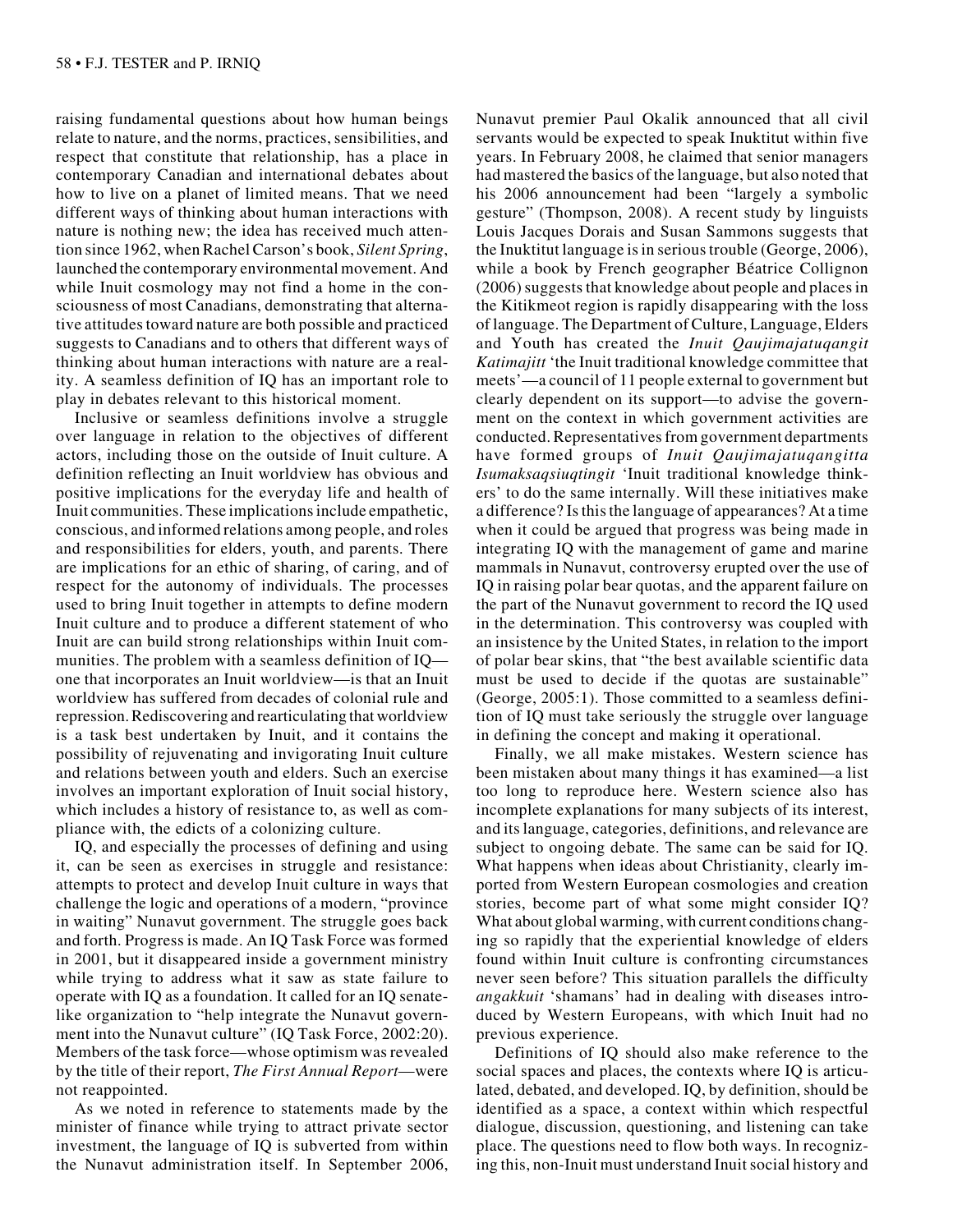Inuit/*Qablunaat* relations. This knowledge reveals why it is important, at every opportunity, to create a *kappiananngittuq* 'a safe, or non-scary, place' where these matters can be discussed across cultures. Opportunities must be provided to help those who, for personal and historical reasons, may be intimidated by non-Inuit experts. More effort needs to be put towards the design of social processes and social spaces that help Western scientists and Inuit understand each other's historical, cultural, and political contexts. This conjunction is essential if Inuit and *Qablunaat* are to work together on universal problems like global warming.

What might be the fate of IQ? As Nadasdy (1999) observes, attempts to absorb TK or to define it in terms of bureaucratic purposes, in such a way that it poses no threat to existing agendas and management regimes, are a serious matter for the status and future of such knowledge. If the spiritual and cosmological aspects of IQ are taken seriously, the Nunavut Wildlife Act being an example, the implications for human/non-human relations and community functioning clearly contradict values, relations, and objectives embedded in the culture to which Inuit must now relate. The promotion of IQ and a cosmology that melds the distinction between human and other living forms and that requires special (i.e., non-Western) consideration of other living and non-living forms in the course of human activity constitutes a social cost for those interested in conventional resource development. Treating other living forms in this way is an impediment to development within the logic of Western capitalist economies. Operating with a seamless definition of IQ clearly involves struggle and resistance.

IQ, we suggest, is a place, a foundation—a *kappiananngittuq* 'safe place' made so by the historical struggle of elders. It is a place legitimized by ancient wisdom that defines all of us in ways that have profound implications for human survival in a world of dramatic and threatening environmental change. As Stevenson (2006) argues, IQ is about remembering, an ethical injunction that lies at the root of Inuit identity. It is also about acting from a particular intellectual and spiritual location. IQ, as resistance, is persistently present. It is, as Kulchyski (2006:263) argues, written everywhere: "the syllabic writing of Elders, the inscriptions on the landscape on the body, the material structure of communities incarnated in architectures and gestures.…" IQ can be a spiritual and intellectual home, a safe place from which elders and youth alike can practice resistance through stories, art, music, research, writings, and very many forms of practice. As *kappainartuqanngittuq* 'a place about which there is no reason to be scared,' IQ can bring together generations of Inuit in a common challenge. That challenge is to hold in check relations that seriously threaten Inuit culture and, in so doing, put before us relationships between and among people, animals, and landscapes relevant to all of us that might otherwise be absorbed by a very different, totalizing logic.

## ACKNOWLEDGEMENTS

This paper was supported by funding from Fisheries and Oceans Canada. Our thanks to University of British Columbia student Sarah Lynch for her research assistance.

#### REFERENCES

- ABELE, F. 2007. Between respect and control: Traditional indigenous knowledge in Canadian public policy. In: Orsini, M., and Smith, M., eds. Critical policy studies: Contemporary Canadian approaches. Vancouver: UBC Press. 233–256.
- ABU-LUGHOD, L. 1990. The romance of resistance: Tracing transformations of power through Bedouin women. American Ethnologist 17(1):41–55.
- AFN/NAFA (ASSEMBLY OF FIRST NATIONS/NATIONAL ABORIGINAL FORESTRY ASSOCIATION). 1995. The feasibility of representing traditional indigenous knowledge in cartographic, pictorial or textural form. Ottawa: NAFA National Atlas Information Service and the Environment Division of the AFN. Available at AFN, Suite 810, 473 Albert St., Ottawa, Ontario K1R 5B8, Canada.
- AGRAWAL, A. 1995. Dismantling the divide between indigenous and scientific knowledge. Development and Change 26: 413–439.
- ARMITAGE, D.R. 2005. Community-based narwhal management in Nunavut, Canada: Change uncertainty, and adaptation. Society and Natural Resources 18:715 – 731.
- BELL, M. 2002. Nunavut literacy development in the context of Inuit *Qaujimajatuqanginnut* (IQ) (Inuit Traditional Knowledge): A discussion paper. Yellowknife: Inukshuk Management Consultants. http://www.nunavutliteracy.ca/english/resource/ reports/paper/cover.htm.
- BENNETT, J., and ROWLEY, S. 2004. *Uqalurait*: An oral history of Nunavut. Montreal and Kingston: McGill-Queen's University Press.
- BERKES, F. 1999. Sacred ecology: Traditional ecological knowledge and resource management. London and Philadelphia: Taylor and Frances.
- BIELAWSKI, E. 1996. Inuit indigenous knowledge and science in the Arctic. In: Nader, L., ed. Naked science: An anthropological inquiry into boundaries, power and knowledge. New York: Routlege. 216–227.
- BOAS, F. 1888. The central Eskimo. 6th Annual Report of the Bureau of American Ethnology for the Years 1884–1885. Washington, D.C.: Bureau of American Ethnography. 399– 669.
- ———. 1902. The ethnological significance of esoteric doctrines. Science 26(413):872-874.
- BRODY, H. 1981. Maps and dreams: Indians and the British Columbia frontier. Vancouver and Toronto: Douglas and McIntyre.

——. 2000. The other side of Eden: Hunters, farmers and the shaping of the world. Vancouver and Toronto: Douglas and McIntyre.

CARSON, R. 1962. Silent spring. Boston: Houghton Mifflin.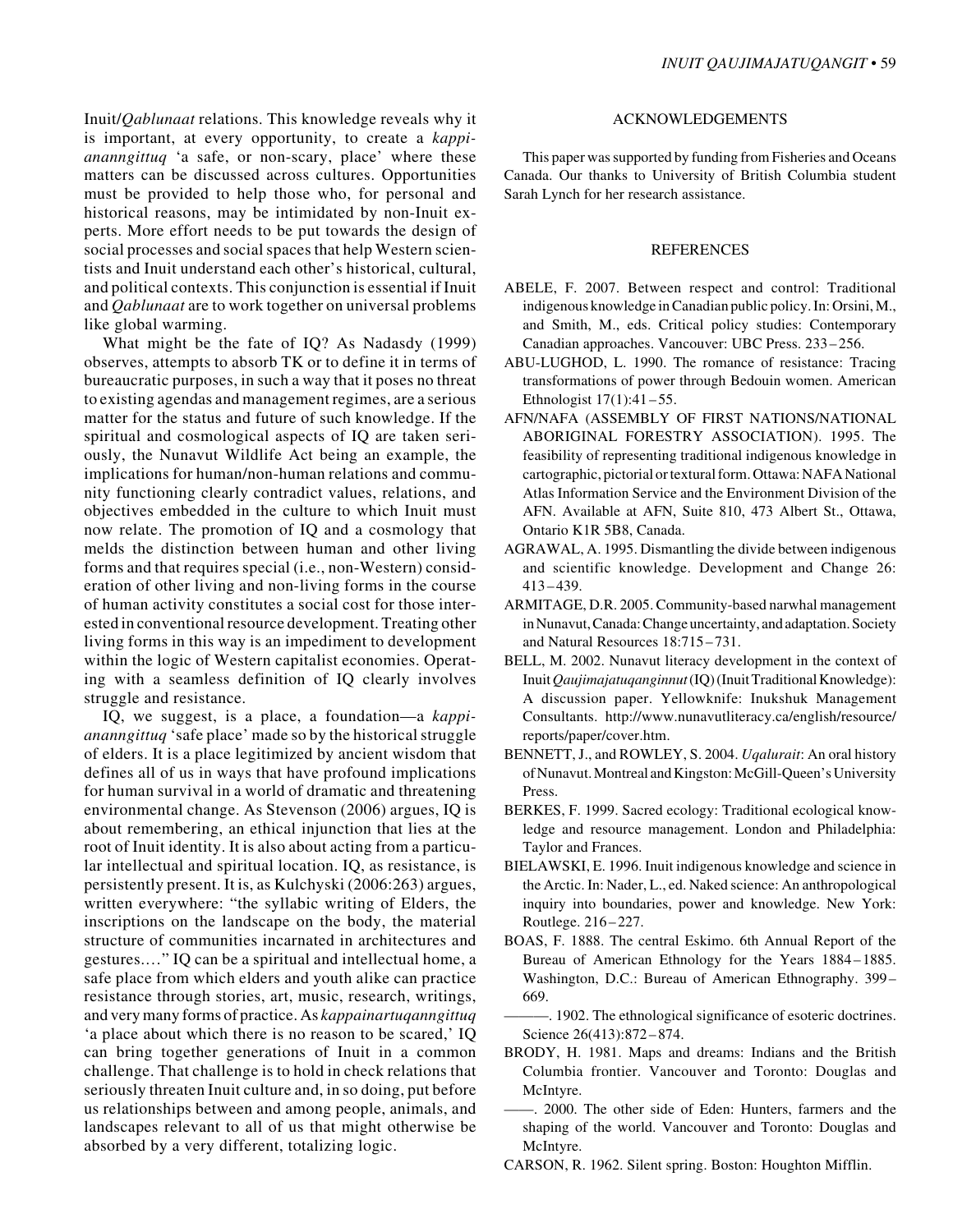- CLEY (DEPARTMENT OF CULTURE, LANGUAGE, ELDERS AND YOUTH). 2000. Report from the September *Inuit Qaujimajatuqangit* Workshop 1999. Iqaluit: CLEY, Government of Nunavut.
- COLE, D. 1999. Franz Boas: The early years, 1858–1906. Vancouver: Douglas and McIntyre and Seattle: University of Washington Press.
- COLLIGNON, B. 2004. It's a long way to the other geographers and geographic knowledge. Geojournal 60:375–379.
- ———. 2006. Knowing places: The Inuinnait, landscapes, and the environment. (Translated by Linna Weber Müller-Wille.) Edmonton: Canadian Circumpolar Institute Press.
- COLORADO, P. 1988. Bridging Native and Western science. Convergence 21(2/3):49–68.
- CRUIKSHANK, J. 1981. Legend and landscape: Convergence in oral and scientific traditions in the Yukon Territory. Arctic Anthropology 17(2):67 – 93.
- ———. 2005. Do glaciers listen? Local knowledge, colonial encounters & social imagination. Vancouver: UBC Press.
- DAMAS, D. 2002. Arctic migrants, Arctic villagers: The transformation of Inuit settlement in the central Arctic. Kingston and Montreal: McGill-Queen's University Press.
- DEPARTMENT OF JUSTICE. 2005. Review of the Nunavut Community Justice Program: Final report. Ottawa: Department of Justice, Government of Canada. http://canada.justice.gc.ca/ eng/pi/rs/rep-rap/2005/rr05\_7/toc-tdm.html.
- DUERDEN, F., and KUHN, R.G. 1998. Scale, context and application of traditional knowledge of the Canadian North. Polar Record 34(188):31–38.
- EBER, D. 1997. Images of justice. Montreal: McGill-Queen's University Press.
- FEIT, H. 1973. Ethno-ecology of the Waswanipi Cree Or how hunters can manage their resources. In: Cox, B., ed. Cultural ecology readings on the Canadian Indians and Eskimos. Toronto: McClelland and Stewart. 115–125.
	- ———. 1988. Self-management and state-management: Forms of knowing and managing northern wildlife. In: Freeman, M.M.R., and Carbyn L.N., eds. Traditional knowledge and renewable resource management in northern regions. Occasional Publication 23. Edmonton: Boreal Institute for Northern Studies, University of Alberta. 72 – 91.
- FREEMAN, M.M.R. 1992. The nature and utility of traditional ecological knowledge. Northern Perspectives 20(1):9 –12.
- GEORGE, J. 2005. Nunavut IQ on polar bears not documented: Where is it? U.S. wildlife officials ask. *Nunatsiaq News*, August 5.
- -. 2006. Inuktitut slowly dying across Nunavut, study shows. *Nunatsiaq News*, July 7.
- HARVEY, D. 1989. The condition of post-modernity. London and Basil: Blackwell.
- HENDERSON, A. 2007. Nunavut: Rethinking political culture. Vancouver: UBC Press.
- HUNTINGTON, H. 2000. Using traditional ecological knowledge in science: Methods and applications. Ecological Applications 10(5):1270– 1274.
	- -. 2005. "We dance around in a ring and suppose": Academic engagement with traditional knowledge. Arctic Anthropology  $42(1):29-32.$
- IQ TASK FORCE. 2002. First Annual Report. Iqaluit: Government of Nunavut. Available at Government of Nunavut, P.O. Box 1000, Station 800, Iqaluit, Nunavut X0A 0H0, Canada.
- IRNIQ, P. 2001. Foreword. In: Pelly, D. Sacred hunt: A portrait of the relationship between seals and Inuit. Vancouver and Toronto: Douglas and McIntyre.
- JENNESS, S., ed. 1991. Arctic odyssey: The diary of Diamond Jenness, 1913–1916. Ottawa: Canadian Museum of Civilization.
- JOHNSON, M., and RUTTAN, R.A. 1992. Traditional ecological knowledge of the Dene: A pilot project. In: Johnson, M., ed. Lore: Capturing traditional ecological knowledge. Hay River: Dene Cultural Institute. 35 –63.
- KEITH, R.F., and SIMON, M. 1987. Sustainable development in the northern circumpolar world. In: Jacobs, P., and Munro, D.A., eds. Conservation with equity: Strategies for sustainable development. Gland, Switzerland: IUCN. 209–225.
- KULCHYSKI, P. 1993. Anthropology at the service of the state: Diamond Jenness and Canadian Indian policy. Journal of Canadian Studies 28(2):21–50.
- ———. 2006. Like the sound of a drum: Aboriginal cultural politics in Denendeh and Nunavut. Winnipeg: University of Manitoba Press.
- KULCHYSKI, P., and TESTER, F. 2007. *Kiumajut*: Game management and Inuit rights, 1900–1970. Vancouver: UBC Press.
- LAUGRAND, F., OOSTEN, J., and TRUDEL, F. 2006. Apostle to the Inuit: The journals and ethnographic notes of Edmund James Peck, the Baffin years, 1894–1905. Toronto: University of Toronto Press.
- LIVINGSTON, J. 1981. Arctic oil: The destruction of the North. Toronto: Canadian Broadcasting Corporation.
- MAURO, F., and HARDISON, P.D. 2000. Traditional knowledge of indigenous and local communities: International debate and policy initiatives. Ecological Applications 10(5):1263 –1269.
- McCLUSKEY, K. 2001. Something old: Marrying Inuit knowledge with contemporary government. *Northern News Service*, April 30. http://www.nnsl.com/frames/newspapers/2001-04/apr30\_01 trad.html.
- MORROW, P., and HENSEL, C. 1992. Hidden dissensions: Minority-majority relationships and the use of contested terminology. Arctic Anthropology 29(1):38 – 53.
- NADASDAY, P. 1999. The politics of TEK: Power and the "integration" of knowledge. Arctic Anthropology 36(1/2):  $1 - 18$ .
- ———. 2003. Hunters and bureaucrats: Power, knowledge, and aboriginal–state relations in the southwest Yukon. Vancouver: UBC Press.
- NAKASHIMA, D.J. 1993. Astute observers on the sea ice edge: Inuit knowledge as a basis for Arctic co-management. In: Inglis, J.T., ed. Traditional ecological knowledge: Concepts and cases. Ottawa: International Program on Traditional Ecological Knowledge and the International Development Research Centre. 99–110.

NELSON, R. 1969. Hunters of the northern ice. Chicago: Aldine.

NORTHWEST TERRITORIES COUNCIL. 1925. Minutes of meeting, 1 May 1925. RG 85, Vol. 2266, file 500-2, Vol. 1, 1921–1930. Ottawa: National Archives of Canada.